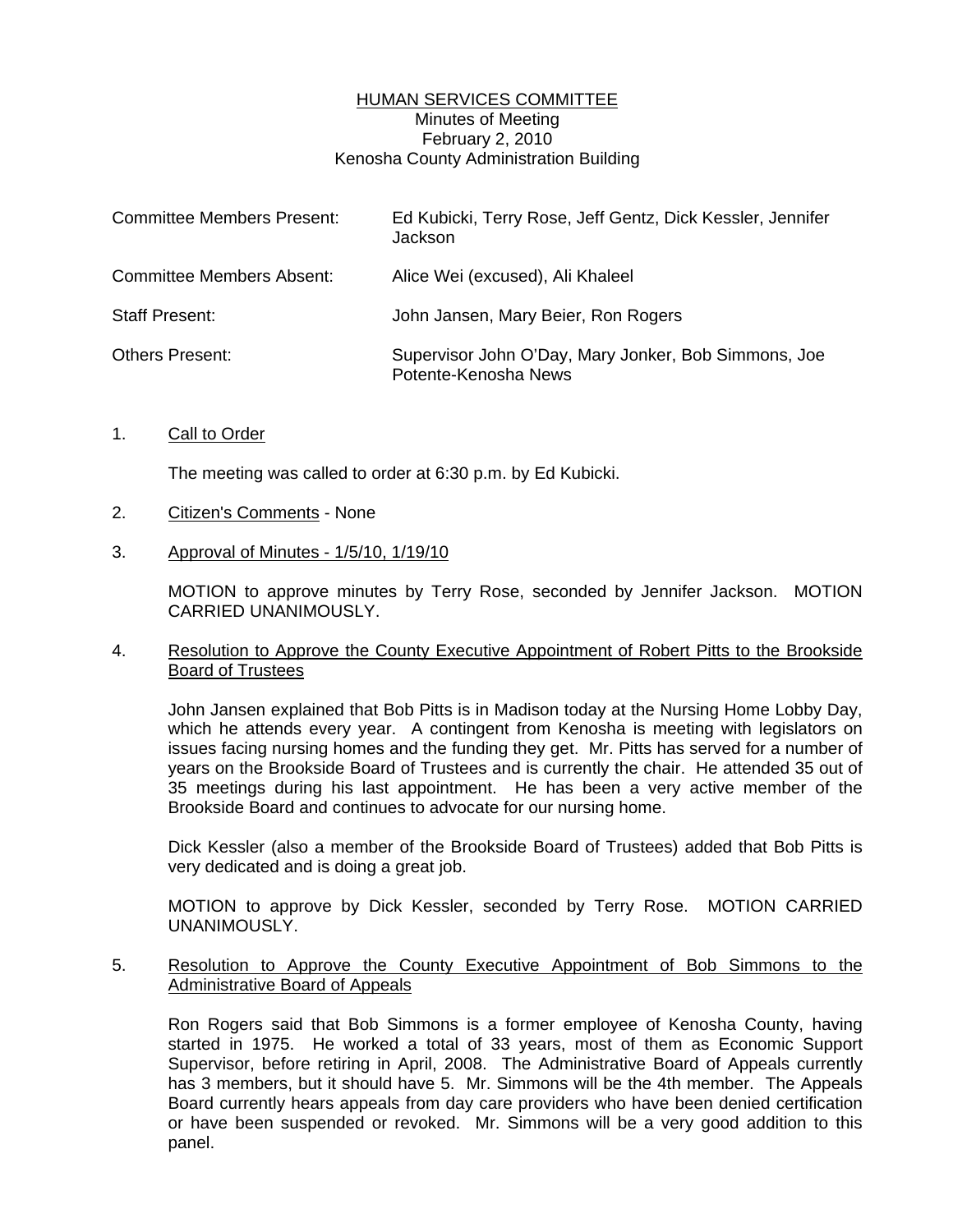Terry Rose said that he has known Bob Simmons for many years and has nothing personal against him. But he feels the deck is being stacked against the people appealing to this Board of Appeals. It was confirmed to Mr. Rose that the current panel members are Sy Adler, Anne Bergo, and Sandie Bisciglia. Mr. Rose feels that too many former Human Service people are being added to this Board. He doesn't like this and said it's time to speak up on this issue. He wanted a commitment from Mr. Simmons that he will be objective when hearing the issues.

 Bob Simmons replied that Mr. Rose's point is well taken. He believes that people who file for an appeal deserve a fair, unbiased review. The Department will have their evidence and the appealing party will have their evidence. Each case will be weighed on its own merits. He is still somewhat attached to the Department emotionally, but he will be objective.

 Ron Rogers said that the appointment of Ben Harbach to the Appeals Board is on the County Board agenda tonight to be referred to this committee. He will be the 5th and final member.

 Jennifer Jackson asked Mr. Simmons, if he was hearing an appealed case that he felt should be overturned, would he fear repercussions. Mr. Simmons replied, 'no'. Ms. Jackson further asked, if he felt people were not being objective, would he report it. He replied, 'yes'.

 Mr. Rogers said that this could be reported to John Jansen, Chris Hribal, or himself. He added that when this Appeals Board was created, it was decided not to use County employees to populate this Board to keep it fair.

 Mr. Simmons stated that as he understands it, there will be 3 people at each of the hearings. He will cast his vote according to his conscience. Anne Bergo and Sy Adler are devoted people and he knows them well. He doesn't believe that objectivity will be an issue, but he would say something if it happened.

 John Jansen said that this is just one of many steps in the process. We thought it was important to have people who understand the business. Their decisions will be made according to regulations and state statutes.

 MOTION to approve by Jennifer Jackson, seconded by Terry Rose. MOTION CARRIED UNANIMOUSLY.

## 6. Resolution to "Re-Authorize" the Use of Juvenile Secure Detention for the Juvenile Court as an alternative at Disposition, as a Short Term Hold, and as a Sanction for Habitual School **Truants**

 Mary Beier said that this is the 4th time she has prepared this resolution. It needs to be approved by the County Board before the Court can utilize this option. In 1996, the legislature added this to the statutes, stating that this must be approved by the County Board. Short-term holds are imposed by DCFS workers. There is a very thorough process for social workers to authorize these holds. While the juvenile is under supervision, they cannot be held longer than 72 hours in detention. This provision is used very conservatively. Ms. Beier cited an example of when it was used. 'A juvenile was suspected of armed robbery while on supervision. Law enforcement was still investigating. The social worker took the juvenile into custody and placed him in detention while the investigation was taking place.' We do not use detention as a consequence. The social worker must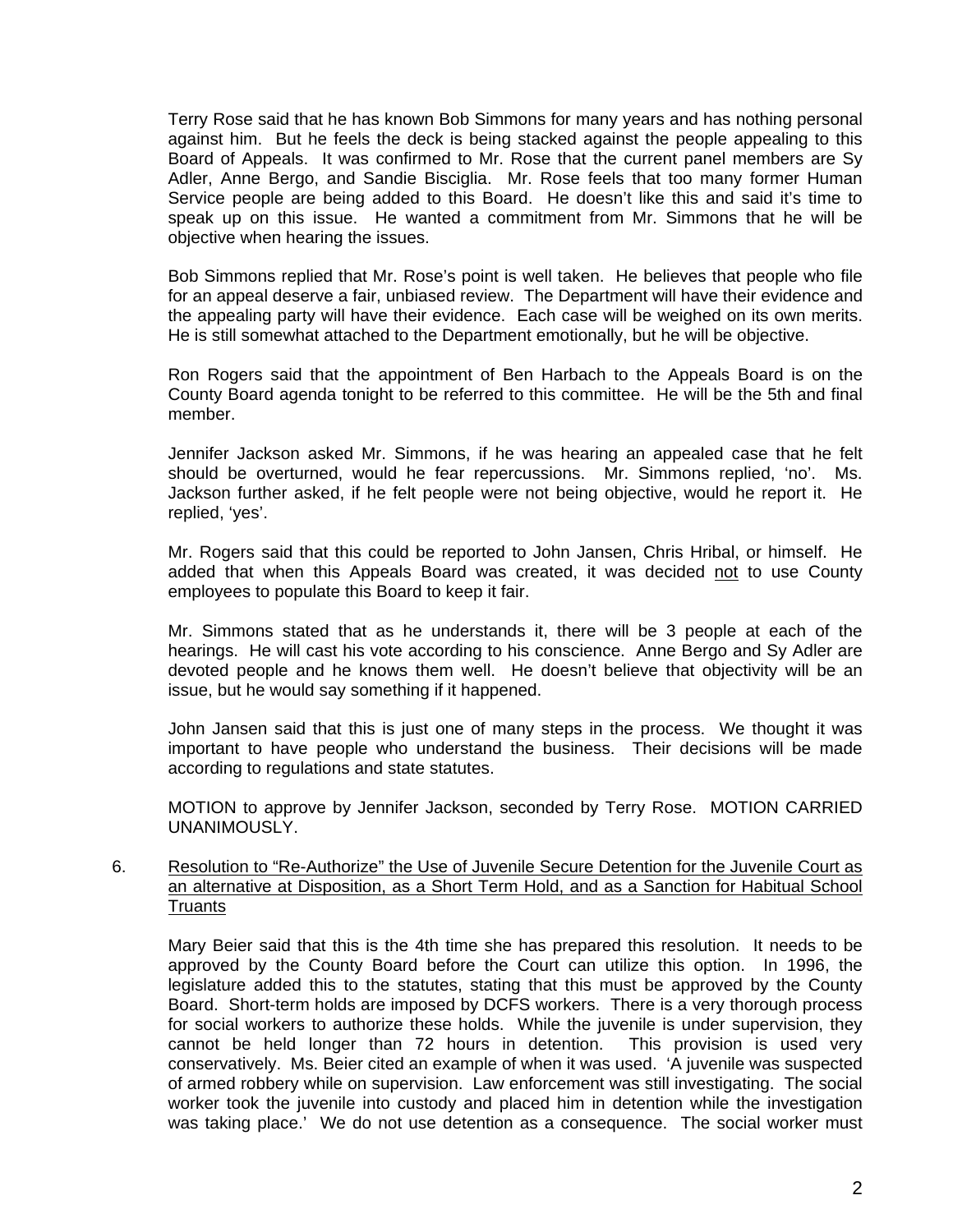meet with the juvenile and have a face-to-face while in detention or immediately upon release. It is only done with both supervisor and Juvenile Intake approval.

 Mr. Rose said he is opposed to this in the form it's written. It gives social workers too much authority, more than a judge. A judge must always have a hearing before imposing 30 days or 10 days of detention. He wanted the language changed to state that the juvenile could be placed in detention but to bring it before the judge within 72 hours. He further asked what this is going to cost.

 Mary Beier replied that the 5th paragraph of the resolution was taken directly from the State Statutes. It's from the Wisconsin law. The law states that the social worker does not need to bring the juvenile in for a hearing. As to the cost, in 2009, there were 81 juveniles held in detention for a total of 342 days. At \$134 per day, this totaled \$45,828 for short-term holds. For all 3 types of detention, the total was 453 days for a total of \$60,702. We will be paying \$115 per day at Washington County.

 Terry Rose moved to amend the 5th paragraph of the resolution to state "may, with a hearing in 72 hours before the judge…"

 Ron Rogers said that we have been using this for quite a while. He respects what Mr. Rose is saying, but when you are working with adjudicated juvenile delinquents, very close monitoring and quick actions are what keep kids from getting into more trouble. If one of our programs that is monitoring the juvenile finds something (maybe fighting, marijuana, etc.), they might recommend the juvenile be put in a safe place so an investigation can take place. We can then regroup and put in new services as needed. We intervene quickly and cut off bad behavior before it gets worse. Sending kids to placements costs more money.

 John Jansen added that these juveniles are warned at their dispositional hearings that they could be put in detention. Putting juveniles in front of judges more often presents an opportunity for the DA to pursue charges that could be different from what the social worker would recommend. The juvenile might get placed when that wasn't our intention. It would be a snowball effect. Jeff Gentz agreed with Mr. Jansen.

Mr. Rose said that Mr. Jansen doesn't want the DA meddling with the DCFS plan.

 Mr. Rogers said that to bring the child before the court, before we know what the problem is, would make this process much more cumbersome. It is not necessary.

 Detention is now in Washington County, not Racine County. Parents sometimes transport their child to detention.

 Mary Beier said that this has been going to the County Board since 1996 and has been passed every time. This is the first time to come before the Human Services Committee.

 Ed Kubicki said that he does not want to change the Wis. State Statute language in the resolution.

 MOTION to approve by Jeff Gentz, seconded by Dick Kessler. MOTION CARRIED, with Terry Rose voting 'no'.